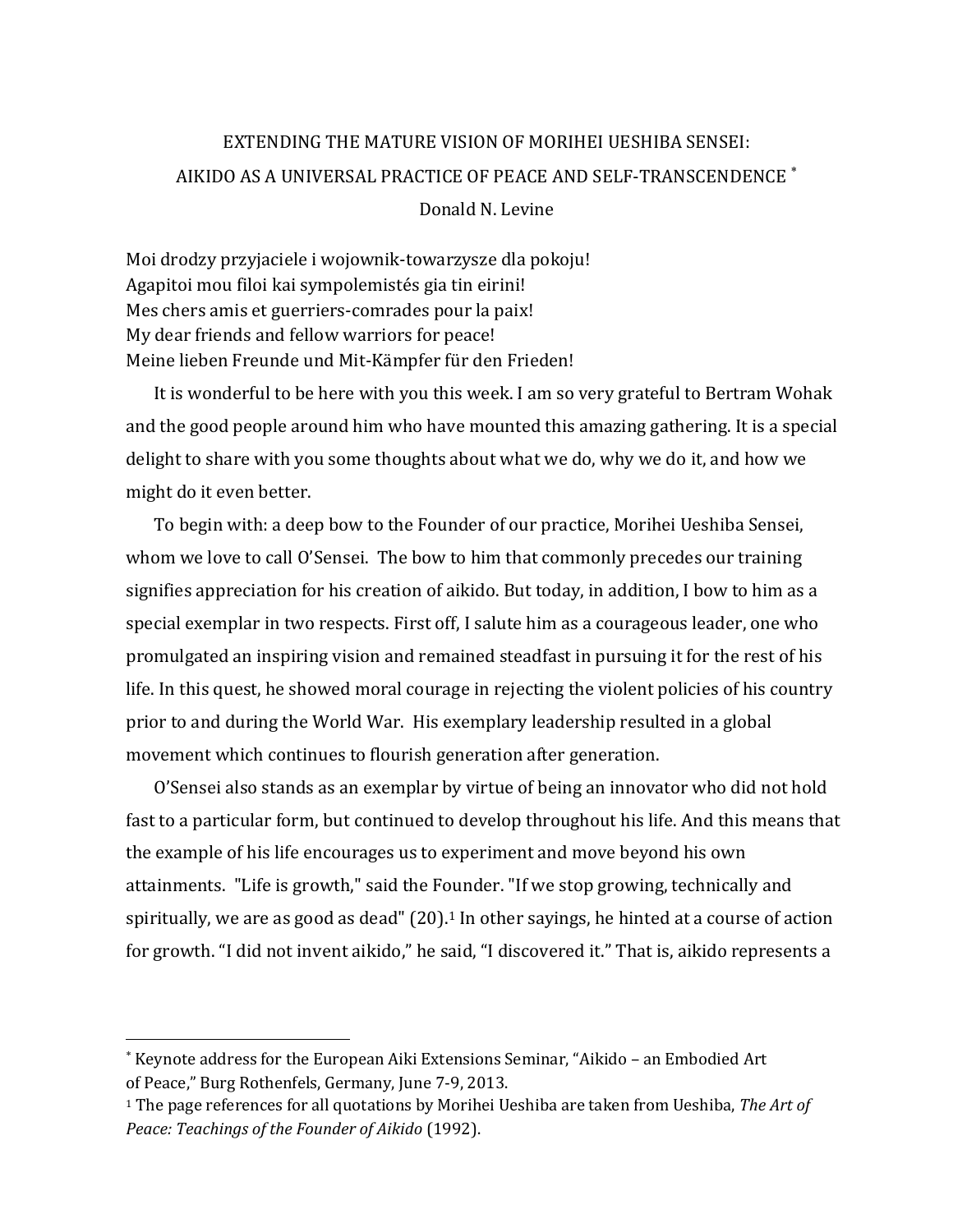set of phenomena that exist in nature, and if we study nature intently, we should be discovering other things there as well.

I often liken O'Sensei in this respect to another pioneer who worked to help us overcome our inner discords, Sigmund Freud. Both Freud and Ueshiba learned and experimented with new ideas and techniques continuously. Their example was not always followed by their students, some of whom treated as canonical only those lessons which they took pains to incorporate during the years when they were training with the master. On the other hand, just as some of Freud's followers followed his example and went on to fashion novel analytic concepts and therapeutic tools, so a number of Ueshiba's deshis– including Senseis Koichi Tohei, Terry Dobson, Seiseki Abe, Motomichi Anno, Mary Heiny, Seishiro Endo, Robert Nadeau, Mitsugi Saotome, and many others–created technical and philosophical innovations that sought to advance aikido in the spirit of his mature teachings. My remarks today aim to carry on in that spirit.

## **O'Sensei's Later Path**

One way, I think, that aikidoka cling to outdated visions of aikido's Founder is when they define it simply as a Japanese Martial Art of Self-Defense. This definition fits the earlier phases of Ueshiba Sensei's teaching, and continues to provide useful entree for novices. However, I find it misleading as a representation of the vision that came to fruition in the last two decades of his life.

Let us consider in turn each term of this definition. 'Martial,' to begin with. Although aikido originated as *aiki-bujutsu*, as a new style of fighting in a panoply of combative arts traditions that climaxed with the samurai warriors of the 16<sup>th</sup> century, after World War II Ueshiba Sensei resolved explicitly to abandon the aims and the methods of those traditions. Already in 1941, when Japan's war against the United States began, Gozo Shioda reports that O'Sensei turned to a more spiritual path. Shioda Sensei notes that he did not follow O'Sensei's teachings further at that point and thus claimed, with perhaps some hyperbole, to be the last of O'Sensei's students to be trained as a martial artist: "The concept of Aikido as a martial skill has ended with me" (Shioda 1977, 204).

According to O'Sensei's long-time live-in disciple, Mitsugi Saotome, two experiences accelerated that resolve: the catastrophes of Hiroshima and Nagasaki, and revelations from a Japanese soldier present at the liberation of Hitler's concentration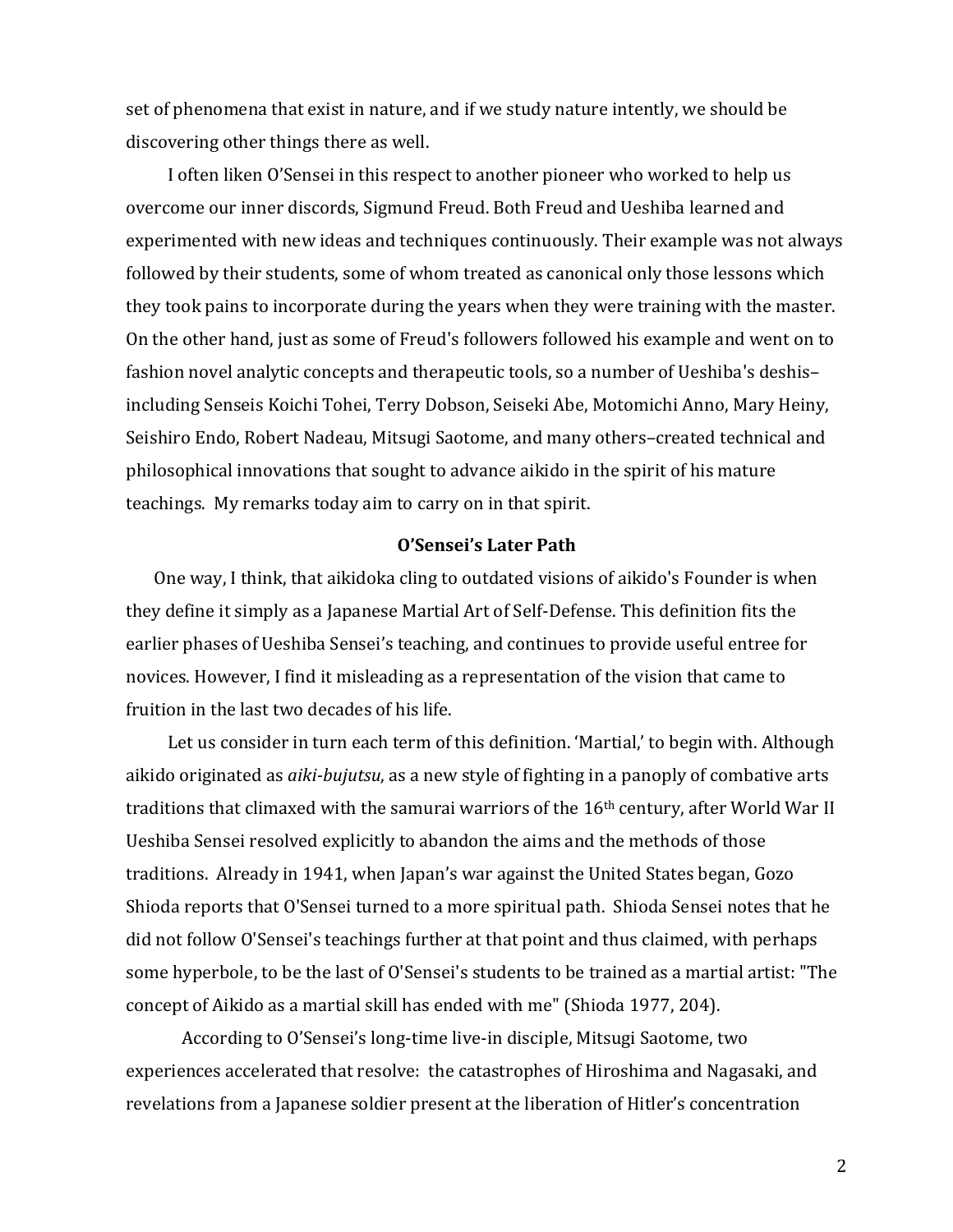camps. O'Sensei signaled this intent at a fateful meeting with Hikitsuchi Sensei in 1948, when he invited the latter to join in developing "a new kind of budo," one devoted explicitly to promoting world peace. This new budo, he emphasized, would be taught through an entirely different curriculum. Its methods were not to rely on pain or physical force, but to welcome of the energy of an attack, neutralize its aggressive direction, and care for the attacker. The structure of combat was transformed into a harmonious exchange of gestures. O'Sensei would represent this shift with the famous saying: "The secret of Aikido is not in how you move your feet, it is how you move your mind. I'm not teaching you martial techniques. I'm teaching you non-violence." And the goals of this curriculum changed radically–from defeating an opponent to gaining victory over oneself– *agatsu.* In later statements, O'Sensei identified two concrete ends of aikido: to help realize each individual's personal life mission, and to promote social harmony and world peace. In that spirit, aikidoka often translate aikido as The Art of Peace.

In so doing, however, they use a term that can also be seen as problematic: 'Art.' But please remember: O'Sensei followed the precedent of Jigoro Kano, who reconfigured martial training by changing the term *bu-jutsu* to *bu-do.* What is *jutsu*? It signifies an art, a technique for accomplishing something. This word parallels the Greek word *techne*, from which English gets the word 'technique.' The *jutsu* or art of a carpenter is to make tables, of a painter to make pictures, of a doctor to make sick people well, and of a warrior to make enemies dead. By contrast, *do* signifies a Way–a way of being, a way of acting. As a *do*, aikido is not an art, but a way of living. Mindful of how classical Greek philosophers contrasted art (*techne*) and action (*praxis*)–and regarded the practice of philosophy as a "way of life"–let us call it a *practice*. This notion has affinity with the neo- n concept of "cultivating practice" (*xiuxing*), and resonates with the dictum of Buddhist monk Thich Nhat Hanh: "There is no way to peace - peace is the way."

What is the point of that practice? Not self-defense, surely. For one thing, aikido is not about being defensive. It is easy to demonstrate how a defensive response produces continuing fear and discord, not harmony. Rather, the point of aiki practice is how to make connections–*musubi*, if you will. As Saotome Shihan has noted on the mat: "When someone grabs your wrist, it does not signify the beginning of an attack; it means the beginning of a conversation." To grasp fully the somatic shifts involved in *receiving* an attack, not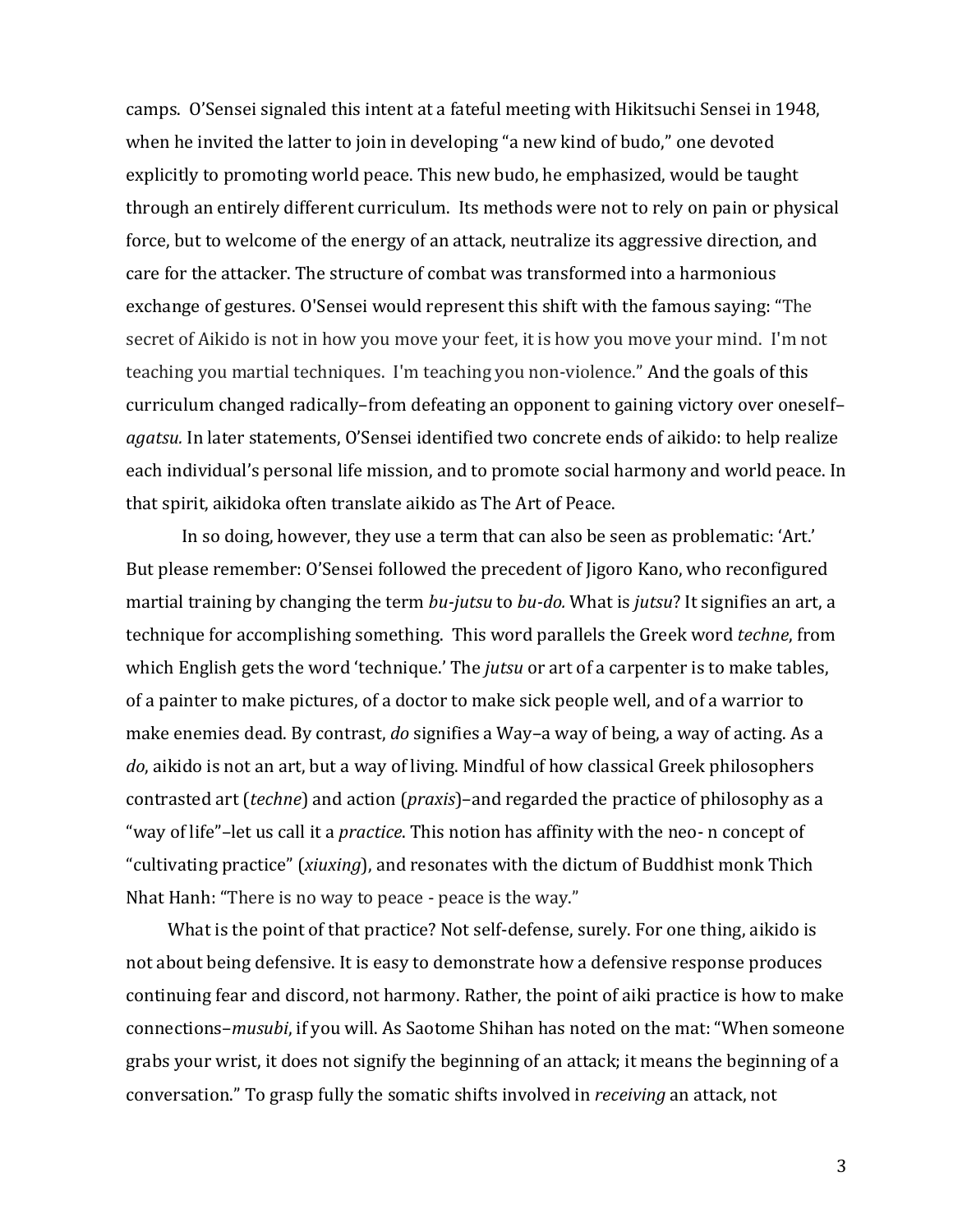defending against it, takes years of practice; but is that not the point of so much of our training?

Moreover, aikido is not about defending the "self." Recall what the Founder described as the objectives of aikido training: to realize one's mission and to harmonize with others. With regard to the self and its boundaries, that implies an effort to transcend boundaries of the mundane self. This starts with simple etiquette, which O'Sensei once called the most important outcome of aikido training. It extends to care for our species and our planet. "Those who practice aikido," he insisted, " must protect the domain of Mother Nature . . .and keep it lovely and fresh" (24). Both etiquette and care for the earth, and everything else in between, involve moving above and beyond the ego. "Return to the source [of all things]," said O'Sensei, "and leave behind all self-centered thoughts, petty desires, and anger" (16). Elsewhere he adds, "Forget about your little self, detach yourself from objects, and you will radiate light and warmth" (116).<sup>2</sup> His words resonate with the neo-Confucian contrast between the "small self" (*xiao wo*) and the "big self" (*da wo*), which involves a broadening of vision to connect with a wider community (Madsen 2012, 438). They bear a family relationship to the Hindu contrast between the individual, personal self (*atman*), and the universal atman that is identical with *brahman*, the ultimate ground of all being. Reltedly, they parallel an old Zen contrast between two forms of mind, which Shunryu Suzuki formulated as Little Mind versus Big Mind (Suzuki 2011).

Putting all these notions together, we can describe aikido as *a practice of peace and self-transcendence.* 

And what, finally, about the term 'Japanese'? Here, too, some revision is in order. To be sure, aikido was created in Japan, imbued with Japanese language, and associated with the distinctively Japanese religion of Shinto. Nevertheless, aikido is not Japanese in the same way that kabuki theater, ikebana, and sushi are Japanese. For one thing, the cultural

l

 $2$  Since writing the above I came upon the following passage, in the notice of a seminar by Mary Heiny Sensei at Aikido of Madison. It expresses O'Sensei's vision as I am attempting to depict it with reference to "*Masakatsu Agatsu Katsuhayahi*, a favorite expression of O Sensei [which] O Sensei biographer John Stevens translates as 'true victory, self victory, day of swift victory.' Hikitsuchi Sensei shared with Heiny Sensei the instruction he had from O Sensei concerning this phrase: 'Find your life's mission, overcome the ego, and experience victory that is beyond space and time.'"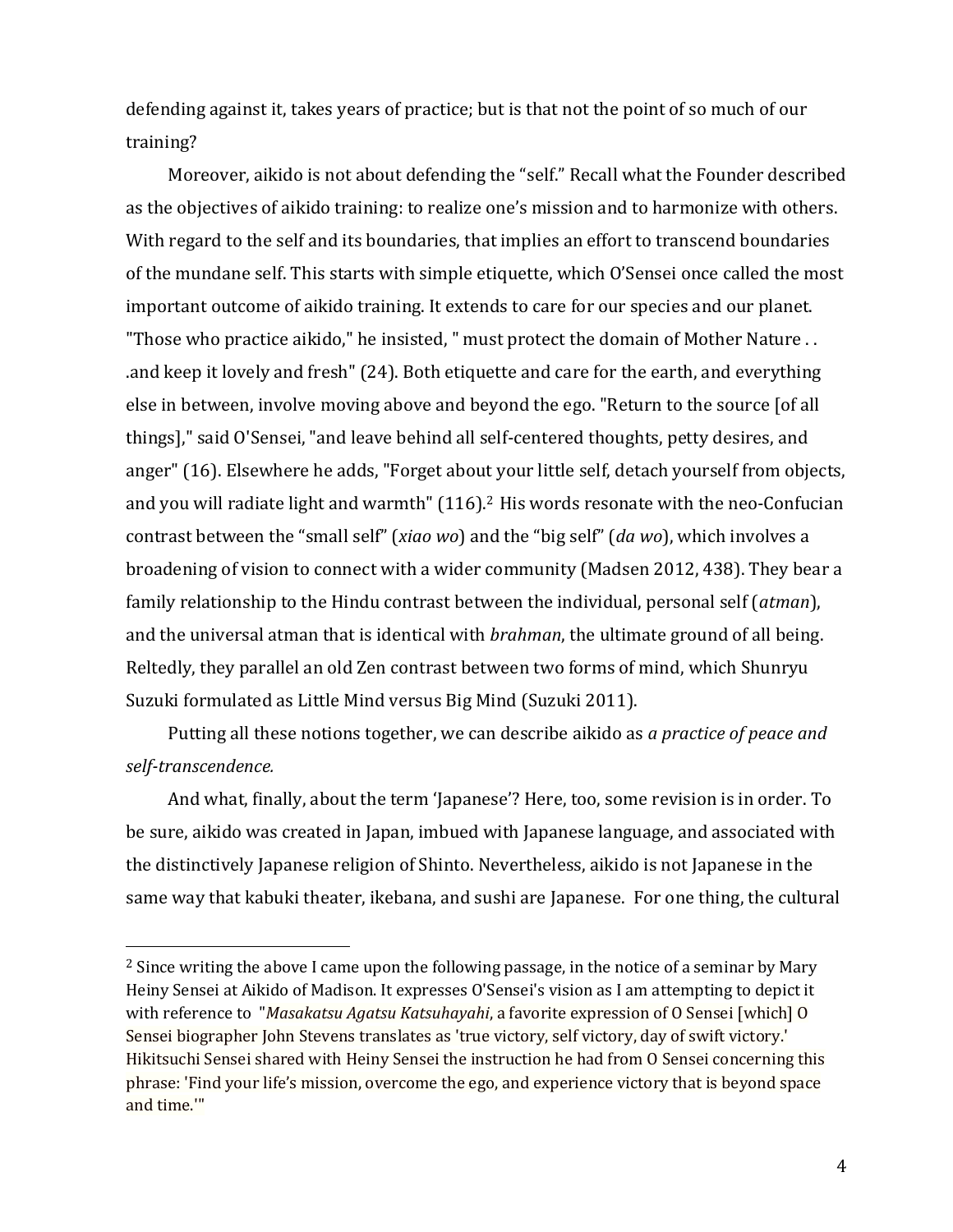roots of aikido stretch unmistakably across Asia. Key features of Hinduism, Buddhism, Taoism, and Confucianism are conspicuously present in the ideas and rituals of aikido practice. Shintoism itself, although often associated with Japanese identity, draws heavily on those other traditions, as William Gleason (1995) has emphasized. In his youth, Ueshiba studied many aspects of those traditions. A publication of the Japanese Budo Association affirms that Confucianism, Taoist thought, and Buddhism, were an integral part of the culture that went into the formation of aikido–that they all take universal nature worship as their direct foundation, and "generally speaking assert the concept of humankind as being at one with the universe and nature. Accordingly, to this extent *we cannot say that these beliefs constitute an 'indigenous philosophy' of Japan*" (Sadami 2005, 39; emphasis mine). Although we need to be careful in generalizing about traditions of the "East," aikido is justifiably regarded as a bearer of "Eastern" thinking in ways that other Japanese martial arts are not.

As such, the widespread appreciation of aikido among Western practitioners can be seen as a yearning to incorporate the "Wisdom of the East." It fulfills what Karl Jaspers imagined, in the clairvoyant work published just after World War II*, The Origins and Goal of History (Vom Ursprung und Ziel der Geschichte)*, when he asked: "What is it that, despite all the pre-eminence of Europe, has been lost to the West? It is in Asia that we find what we lack and what vitally concerns us! . . . Asia is indispensable for our completion" (1983, 95; "Was ist bei allem Vorrang Europas doch dem Abendland verlorengegangen? Es gibt in Asien, was uns fehlt und was uns doch wesentlich angeht! . . . Asien ist unsere unerläßliche Ergänzung." Translation mine.) Such an insight indicates that, if aikido is supra-Japanese in its origins, it is all the more so in its contemporary appeal. As Ueshiba Sensei would have affirmed happily, it is *universal*, a gift for humanity.

In sum: on reflection, why not define aikido as: **A Universal Practice of Peace and Self-Transcendence?**

### **Aikido as a Prophetic Teaching**

If you follow me thus far and accept, if only for the sake of dialogue, the definition I just proffered, it might be fruitful to step back and reflect on what is at stake in the practice of aikido so defined. *Universalism*, *self-transcendence*, and *peace*: what do these ideas bring to mind? They remind me of what Karl Jaspers, in the book already referred to,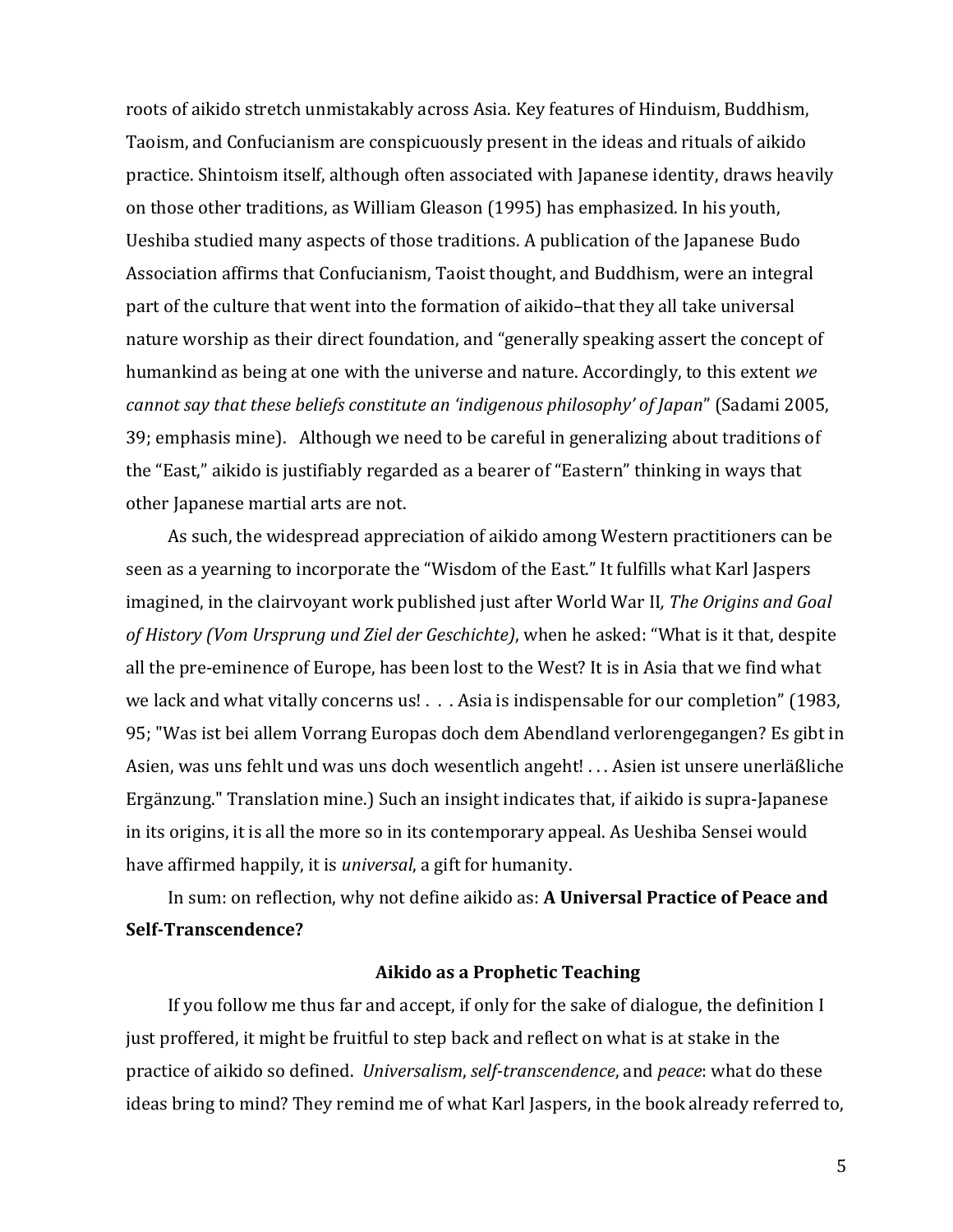described as the great human breakthrough: the complex of new values articulated in different geographical centers during middle centuries of the first millennium BCE: in China, with Confucius and Lao-tse; in Greece, with Plato and Thucydides; in India, with the Upanishads and Buddha; in Iran, with Zarathustra; and in Palestine, with Isaiah and Jeremiah. Jaspers described that historical period as an "Axial Age"–axial in the sense of constituting a turning point in the history of mankind. This era was followed by comparable breakthroughs in later times, including those of Jesus; of Mohammed; and of the European Enlightenment. Our own time, I believe, has witnessed the emergence of two prophetic figures who produced new breakthrough visions regarding universalism, selftranscendence, and peace: Mahatma Gandhi and Morihei Ueshiba.

In recent decades an international collegium of scholars has turned to Jaspers's formulations as a point of departure for wide-ranging analyses of the sources, forms, contents, and consequences of the Axial Period. Among the many insights these analyses have produced, what comes to my mind is certain tensions that inhere in the working out of these prophetic teachings in the world of humans. One is the competition among followers of the prophetic figures for ownership of what can be affirmed as the true message of his teaching. Another tension is the assertion of particularisms that subvert the universalism of the message.

The brief history of aikido has known both tensions. Although O'Sensei's dying wish, eye witnesses tell us, was to implore his disciples to hold the movement together, not long after he passed tensions arose among those who claimed to posses the true version of his teachings. Over the years those tensions became more pronounced, and they persist to the present day. In addition, certain particularistic tensions arose, especially among those who sought to maintain the notion of aikido as a distinctively Japanese practice, one owned by the Japanese themselves. Recall, for instance, it was only a few years ago that Japanese authorities agreed to certify non-Japanese with the highest honorific titles previously preserved for Japanese nationals only.

Such tensions express perfectly natural reactions to ethically ambitious aspirations. The wish to stand as the main or the sole legitimate representative of one of the Axial visions and the wish to hold fast to group identities manifest deep human needs. That is why, time and again, many are called to retrieve and re-assert the claims of universalism and of positions that transcend the contentions among epigones.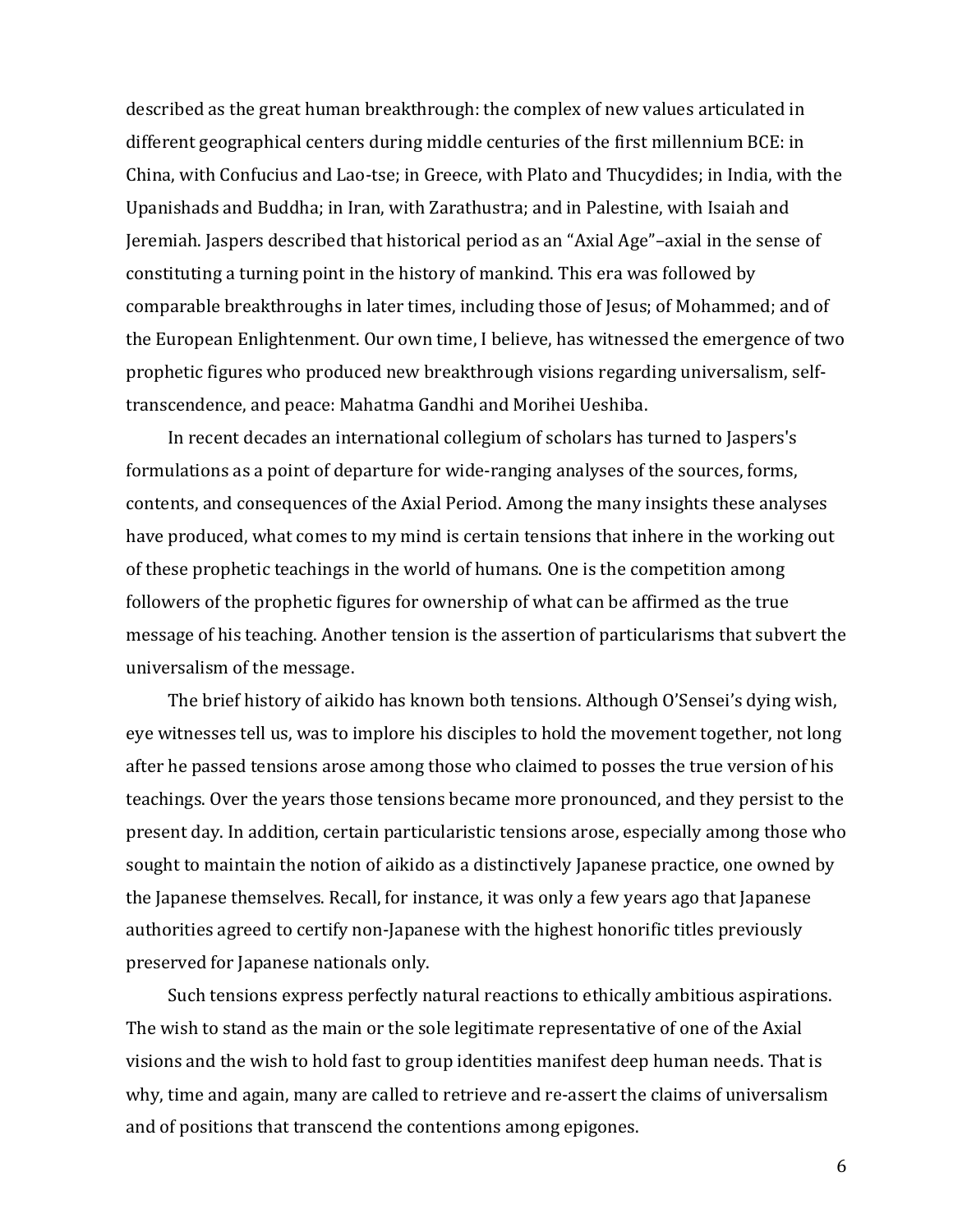From the outset, Aiki Extensions has stood as a prominent organization in the aikido world that holds fast to the universalistic ideal of the mature Ueshiba's prophetic vision. AE's Training Across Borders Seminar in Cyprus, 2005, gave dramatic expression to this ideal. In the video made about that event, Richard Strozzi-Heckler commented on how readily persons from antagonistic groups come together in aikido because they relate to one another through their simple humanity. Since that time, Shihan Hiroshi Ikeda has regularly brought together practitioners from different aikido organizations in North America. This remarkable seminar at Rothenfels, with participants listed from several countries and diverse aikido organizations, continues that effort.

Beyond that, it engages directly the question of how the teaching of aikido can be brought more in accord with other aspects of O'Sensei's evolved vision. In that spirit, the remainder of my remarks will suggest ways to do so that challenge us to refresh our conception of the aikido curriculum all together.

### **Revisioning Aikido**

The Founder claimed that the teachings of aikido are intended to shape the whole of everyday human experience. As one of his memorable sayings goes, *aiki waza michi shirube*, training in aikido is a signpost to the Way. This implies that mat practices should feed directly into ways we handle all situations in personal and public daily life. Many if not most aikido instructors transmit this claim. Yet one may ask: does what transpires in the normal course of aikido training accord with this ideal? Here are four ways in which we might do so more systematically, ways which I shall present in a simple typology of four dimensions of aikido: reflexive; receptive; projective; and mediative.

1. The conventional aikido curriculum consists of training on the mat in techniques to neutralize and redirect the aggressive energies of attackers. That very fact should give us pause. For one thing, O'Sensei's curriculum was made up of two parts, as Robert Nadeau Sensei likes to remind us. In addition to *keiko,* or practice on the mat, it involved *benkyu*, or study. This model invites us pursue inquiries that ponder the verbal teachings of O'Sensei and to explore current issues and experiments that relate to them. This could become a formal part of our work, and not be left to casual off-the-mat occasional chats over beer. I propose that we envision a category of training called "reflexive aikido," something that we expect to focus on in AE's international Aiki Peace Week.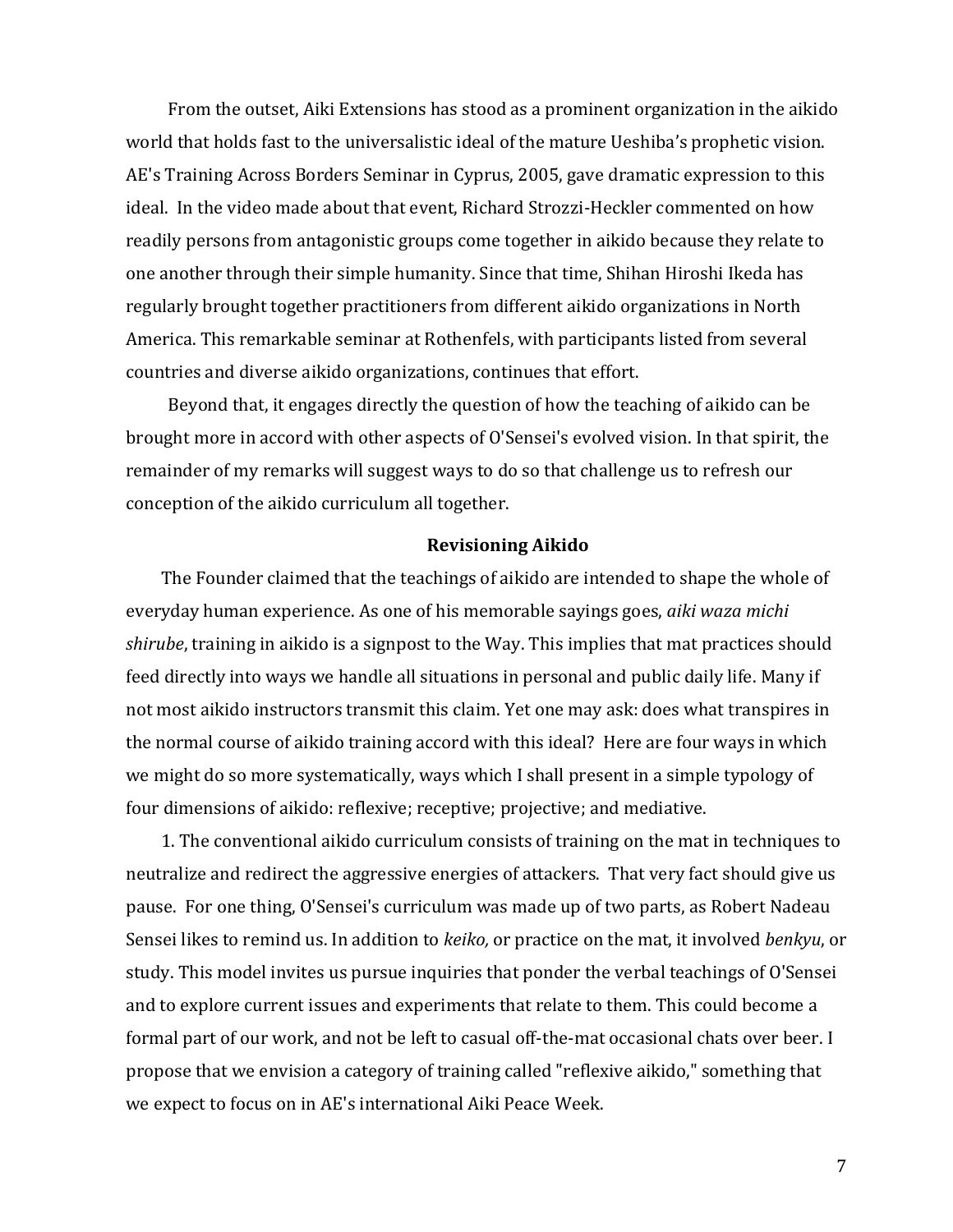2. How we talk about redirecting attacks continues to employ words and techniques that remain combative. I refer in particular about term '*nage*.' *Nageru*, to throw, derives from samurai days, and connotes an aggressive response to an attacker. On the mat, this connotation surfaces when, following an initial harmonious 'blend' or *musubi* connection, the person playing the *nage* role moves to hurl down the attacker. That response does not fit the meaning of aiki. In a recent conversation with Anno Sensei, when asked if it was indeed not time to give up the term *'nage*,' he thought for a moment and replied, "Perhaps it is." (If the word *'uke'* were not already used to signify the attacker, I would suggest *ukeru*, to receive, as the proper response of the person being attacked.)

We are all familiar with the sense of O'Sensei's dictum: "When an opponent comes forward, move in and greet him" (77). So let us have the courage of O'Sensei's wisdom and designate this mode of training as "receptive aikido." This is the bread and butter of aikido keiko as we know it. There are two changes I would introduce. One is to move beyond the word and even more the attitude of *nageru*, of tossing our attacker down, and instead to conclude the aiki transaction with the notion of just letting the ki flow through. The other is the idea, which I learned from Mary Heiny Sensei, of actually moving our bodies to make room for the attacker. That promotes a more welcoming attitude.

3. What is more, although attacks offer frequent challenges in our lives, unless we are soldiers in battle, or politicians on the stump, dealing with attacks does not comprise the major activity in our lives. Rather, our primary attention goes to renewing our daily energies and pursuing our respective missions. Should we not then shape training with a focus on initiating and carrying through our *projects*? Let us call this work "projective aikido," a term to designate practices that embody the initiation and execution of projects.

For this, the range of exercises invented by the late Koichi Tohei forms a fruitful point of departure. These focus on finding ways to extend ki and to avoid breaking ki. It is important to bear in mind: Tohei Sensei's advice to "extend" ki, *ki o dasu*, does not mean to try to *do something* with one's energy. Rather, the point is to relax into a position of good posture and feeling centered, remaining aware of the larger context of one's action, and then to maintain a clear focus on an end. That done, the flow of ki follows naturally in the direction of one's attention. This can be a protocol for all instances of projective aikido.

Somatically grounded guidelines for leadership represent one significant area in which projective aikido has been developed. Expanding Tohei Sensei's emphasis on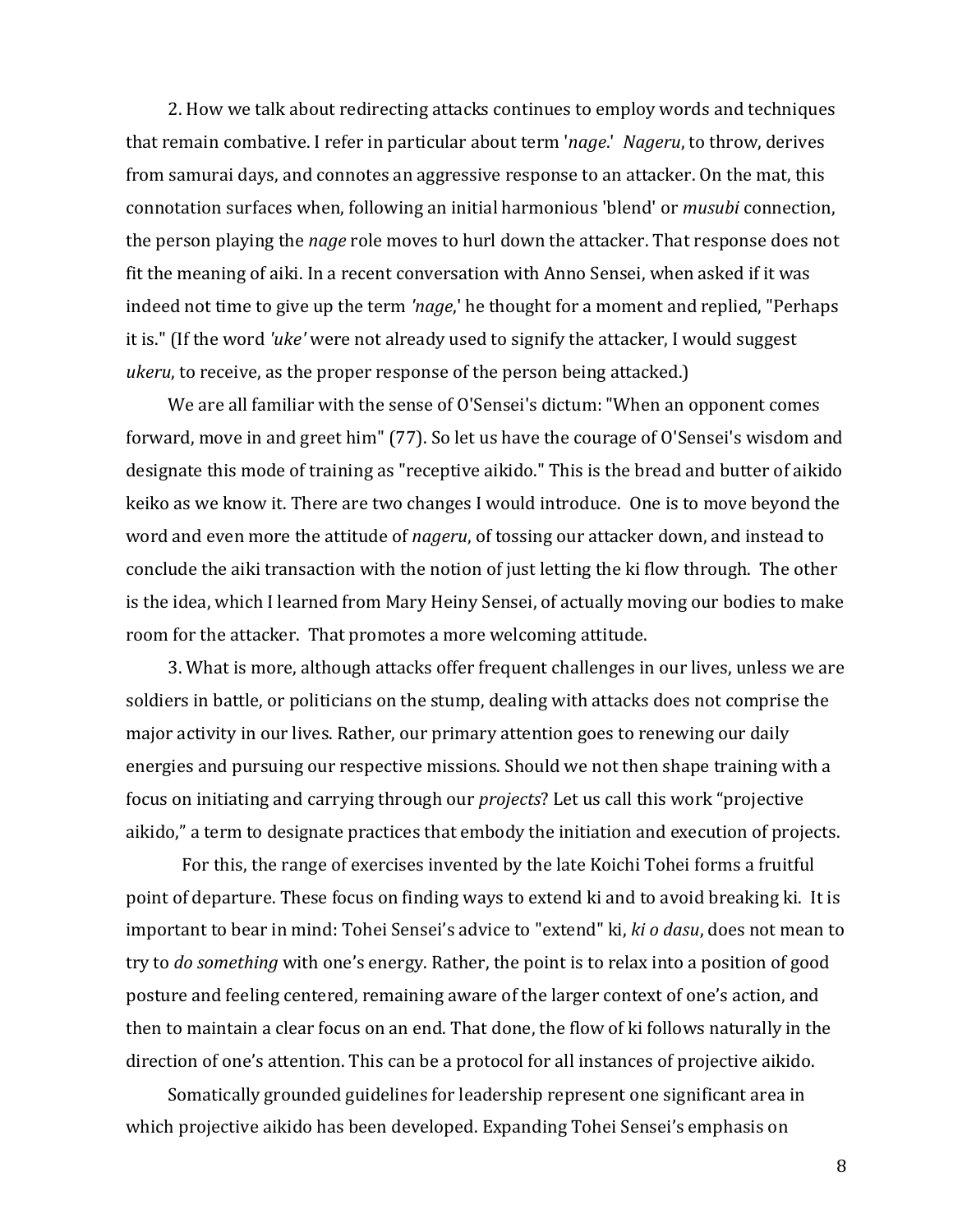focused attention, Richard Strozzi-Heckler advises: "To fulfill on our pledge as leaders, it's essential to know what to attend to and how to extend our attention toward that end. Energy follows attention" (2007, 148). Adapting the warrior idiom he encourages leaders to fight for a stand, which involves "the ability to decline what's inconsequential, insist on what's right, require others to pay attention, demand justice, quit those who pull you away from your stand, and, if necessary, put your identity and body at risk for what you say is important" (114). In a kindred vein, Wendy Palmer has reconfigured aiki-inspired work in Conscious Embodiment into a training program for leadership, which teach ways to alter reaction patterns to stress, be more inclusive, and speak up clearly without combativeness or collapsing. She has extended this program to work with leaders in and around Capetown, South Africa, to support a positive future for an integrated country.

Other areas in which projective aikido has been implemented include applications of aiki principles to work in the arts. A preeminent exemplar of this mode was the late Seiseki Abe Sensei, for whom the principles of aikido were essentially the same as those for *shodo*, calligraphy. In the performing arts, we have a number of models to inspire us. These include Dance Improv, which was inspired directly from aikido; the work of Paul Linden and Pamela Ricard with dramatic actors; and in music, the examples of Craig Naylor's aiki conducting, Bill Levine's aiki playing on the keyboard, Masumi per Rostad in viola-do, and Jack Wada in aiki flowing on the trumpet.

When I started to experiment with this perspective on the mat, I used the term "ukecentered" aikido. But again, *ukeru*, to receive, was just as inappropriate for the activity on initiating projects as *nageru* was for receiving the energy of an attacker. In this case, I found a perfectly fine Japanese term, *hajimi*, which signifies one who starts something. And so, whether it be an attack on the mat, the draft of a charter, a brush stroke on parchment, or the stroke of a bow on a viola string, the point of training is to enhance the capacity to focus attention, to center oneself prior to initiating the move, to proceed freely and responsively, and to deal with obstacles in a caring and protective way. Creative aikido surely represents a dimension of action to which the notion of *takemusu aiki* is exceptionally relevant.

4. Finally: what in our usual training embodies the goal of turning social antagonisms into harmony? Many of us speak of social conflict resolution as an important contribution of aikido, yet how often to we turn to aikido for ways to prevent violence or resolve the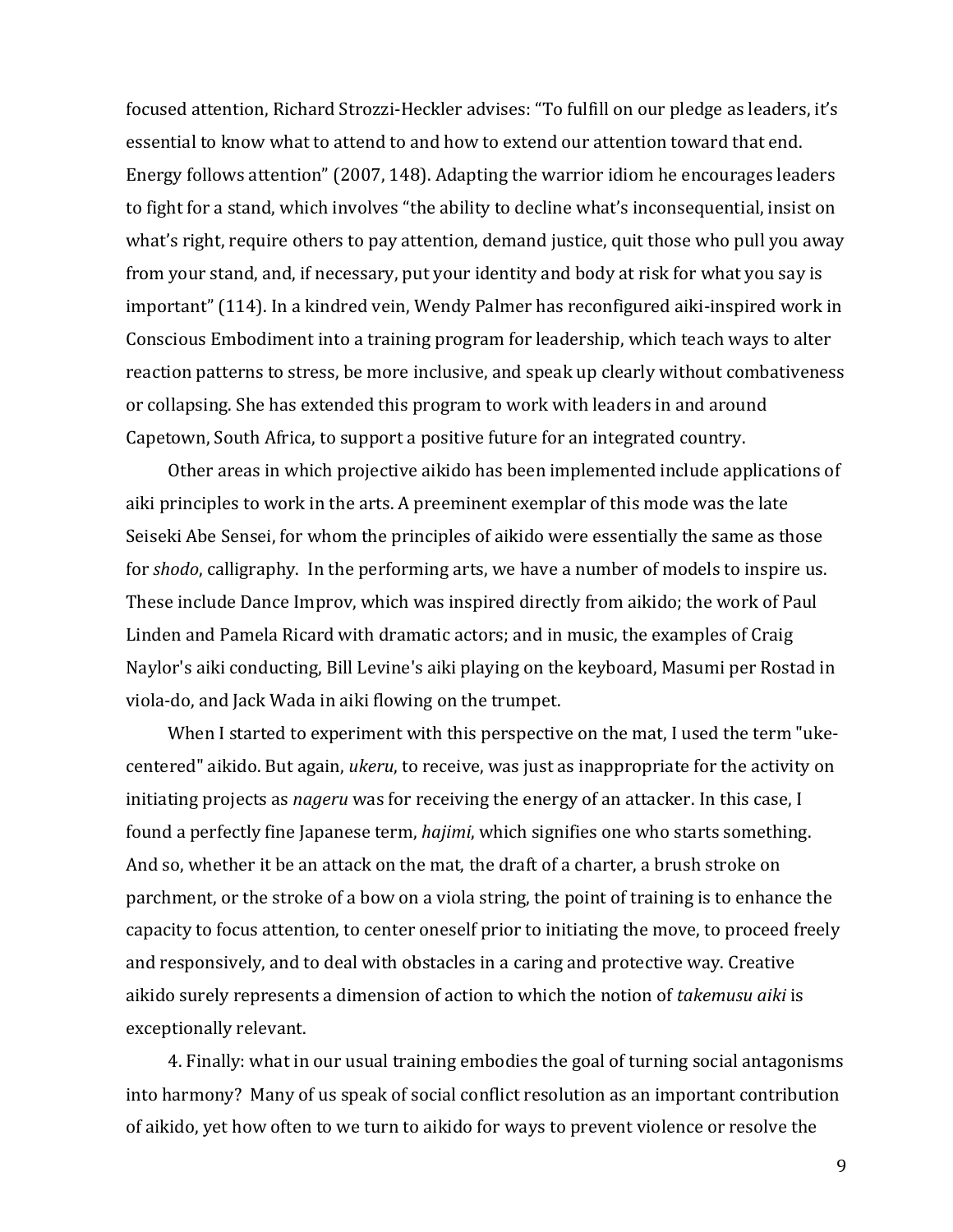stopping of fights between others. The field is open for us to comb the literature and practice of aikido to codify exercises that enable conflicts to take a constructive turn. Here we would do well to collaborate with other disciplines that deal with conflict resolution. The practice of mediation by lawyers and former judges has been developed a great deal in recent years. Non-Violent Communication likewise gained an international following.

For professional mediation, we already have a number of readily usable ideas. These include ways to affect the conduct of the disputing parties and their lawyers; to enhance the mediator's effect on the interactional context of the mediation efforts; and to guide the personal conduct of the mediators themselves (Levine 2013). Might we devise new exercises on the mat that work to break up fights and move combatants toward harmonious resolutions? This whole complex could form a challenging frontier area: Mediation-centered Aikido.

To sum up: to refresh the aikido curriculum to bring it into greater harmony with the full teachings of the mature Ueshiba Sensei, I propose an approach to our practice that organizes it in terms of four different dimensions: 1) *reflexive* aikido, to ponder the meaning of our practice; 2) *receptive* aikido, to deal with attacks from others; 3) *projective* aikido, to promote the initiation and execution of projects; and 4) *mediative* aikido, to help resolve conflicts among others.

My remarks this evening have been in the mode of reflexive aikido, or *benkyu*. Tomorrow morning in *keiko* I shall suggest some techniques for so doing. For now, I close with an expression of enormous gratitude for your attention and for sharing your time with me this evening. *Domo arigato gozai mashita.*

#### **REFERENCES**

Gleason , William. 1995. *Spiritual Foundations of Aikido.* Location: Destiny Books. Jaspers, Karl. (1949) 1983. *Vom Ursprung und Ziel der Geschichte*. Munich: R. Piper.

Levine, Donald. 2013. ["Aikido and the Art of Mediation"](http://www.donlevine.com/uploads/1/1/3/8/11384462/aikido_and_the_art_of_mediation_final.pdf).

- Madsen, Richard. 2007. *Democracy's Dharma: Religious Renaissance and Political Development in Taiwan*. Berkeley: University of California Press.
- Sadami, Suzuki. 2005. "Twentieth Century *Budo* and Mystic Experience." In *Budo Perspectives*, ed. Alexander Bennett. Auckland, NZ: Kendo World.
- Shioda, Gozo. 1977. *Dynamic Aikido: The Way of the Warrior*. NY: Kodansha International.